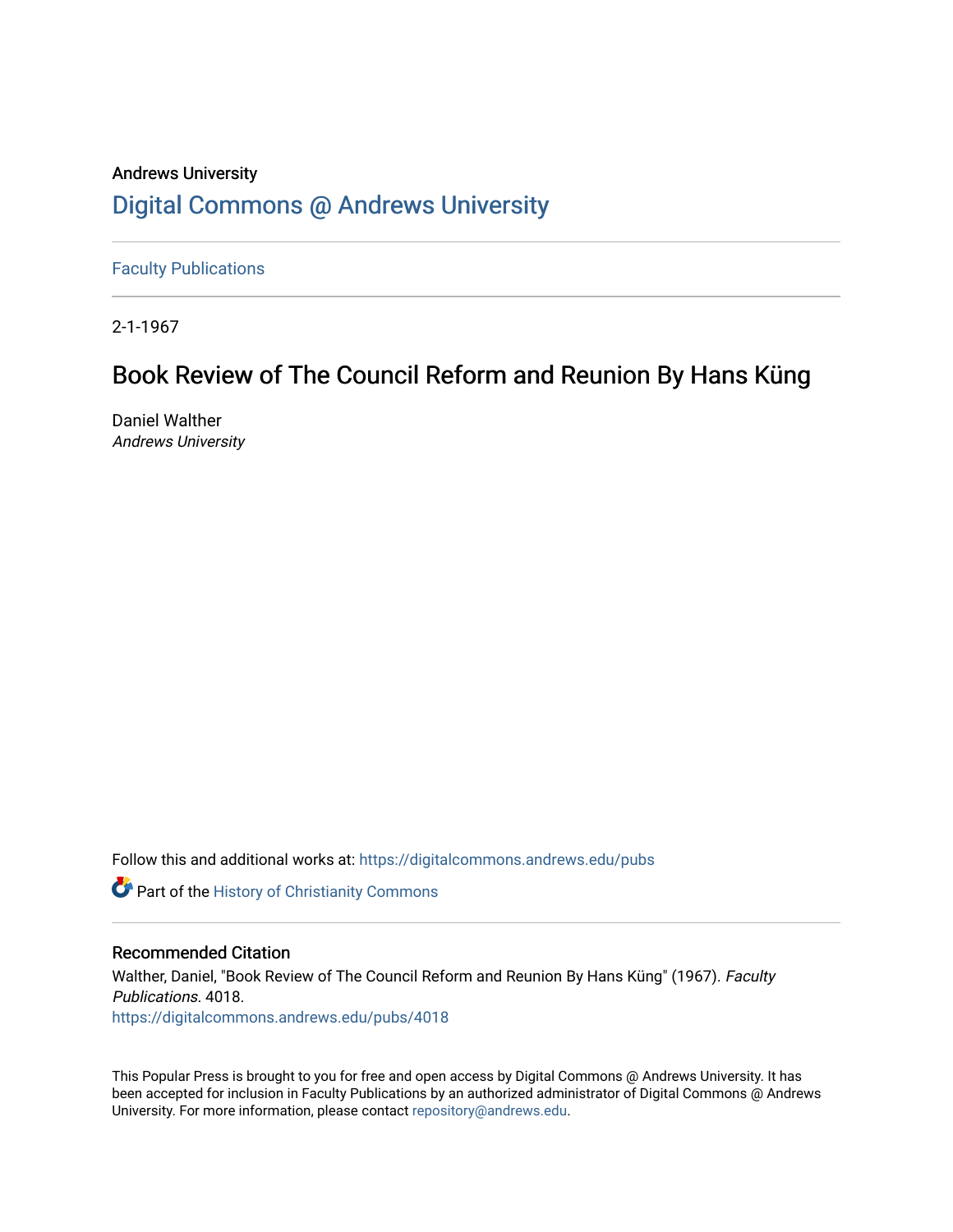

**BOOKS** 

#### An Appraisal by Daniel Walther of *The Council,*   $Reform$  and Reunion, by Hans Küng.\*

One of the momentous events in our century was the Roman Catholic Vatican Council II. An enormous coverage was given this event in the press of the world. Many volumes have been published trying to appraise especially the theological developments. (The proceedings of the council have recently been published, *The Documents of Vatican II:* paperback, edited by Guild Press, New York, 1966, 95c.) This contains all sixteen official documents promulgated at the council 1962 to 1965.

One of the best works written before Vatican II met, was by Hans Kling, titled, *The Council, Reform and Reunion.* The original edition was published in English by Sheed and Ward, New York, 1961.

There are several reasons why Küng's book is of importance to the clergy in general, to the Seventh-day Adventist minister in particular:

1. Contemporary ecumenical developments should be watched very closely by the intelligent minister. The meaning of these developments is of great importance to a proper understanding of the Advent message.

2. We must be aware of the existing differences of Roman Catholic and Protestant concepts of ecumenism. While we as a denomination had no official "observers" at Vatican H, we nevertheless had several "onlookers" there who observed, sometimes, the observers. Several of our men had full access to the press section at Vatican City.

3. A Catholic council can teach a great deal. As far as the book of Ming is concerned, there are numerous observations, expressed penetratingly, that could profitably apply to our work.

Very seldom does the Roman Catholic Church call a council into session. Since Reformation times there were only three councils:

a. The Council of Trent, in 1545, was called in order to readjust the situation of the church after the onslaught of the Reformation.

b. Vatican I convened in 1869 in order to reappraise the role of the church as it faced the waves

of liberalism in science (evolution), in economy (socialism and Marxism), in theology (higher criticism).

 $c$ . Vatican II met 1962-1965 under the pontificate of John XXIII, who thought in terms of an *aggiornamento* ("bringing up to date") of the church in a rapidly changing world. The succeeding Pope, Paul VI, appeared eager to put an end to the council.

Another trait of a Roman Catholic council is that ideas and teachings are discussed and not business matters.

Moreover, a Roman Catholic council takes all the time necessary: Vatican II lasted four years; the Council of Trent met for eighteen years.

In his book Hans Küng once again points to the permanent spiritual and moral needs of the Christian church. The church is in constant need of reformation. When we use the term "reformation" we usually think of that of the sixteenth century, such as the Lutheran Reformation and that of Calvin and Zwingli. In fact, Protestants are sometimes under the impression that the Reformation is an event of the past, and yet paradoxically subscribe to the idea that the church is in that constant need of a reformation *(Ecclesia semper reformanda).* Since its beginning in the first century, individual churches as well as the entire universal body needed constant "mending," renewing, reforming, updating. That thought of a constant reformation applies to our own denomination also. Remember the numerous appeals made by the Spirit of Prophecy, pointing to our basic needs, our dangers, mistakes, and also the remedies. Remember the constant calls for a reformation and a revival. That call was often heard; was it often heeded?

For one thing, says Küng, the Christian church, largely made by man, has forever attempted to make herself at home within her own walls, to regard her own organization as an end in itself (page 23). Another characteristic of all Christian churches is the fear to make changes (page 24). They feel snug and comfortable the way they are and they are afraid of basic progress, necessary changes, and experiments that might "rock the boat."

We must never lose sight of the fact that the church is not only made up of men but organized and led by men, i.e., sinners. On the other hand, we cannot, argues Ming, wait until we have a sinless person to make him a minister. We cannot wait until the church is perfect before we begin missionary work, and we cannot reach a state of absolute inner perfection before we begin to reform the church. Precisely because we are sinful, imperfect, and "unfinished" we need that constant reformation which renews all things. In spite of its shortcomings the church is Christ's mystical body, Christ's bride (page 30). The church is the Lord's *(kuriake—from* which we have the English word *church).* A reformation, therefore, is primarily the work of God, and imperfect man is merely God's tool. As Saint Augustine once wrote: "He [the Lord] will reform you who first formed you" (page 34).

Paperback; Image book, Doubleday, 1965, New York, 85c.